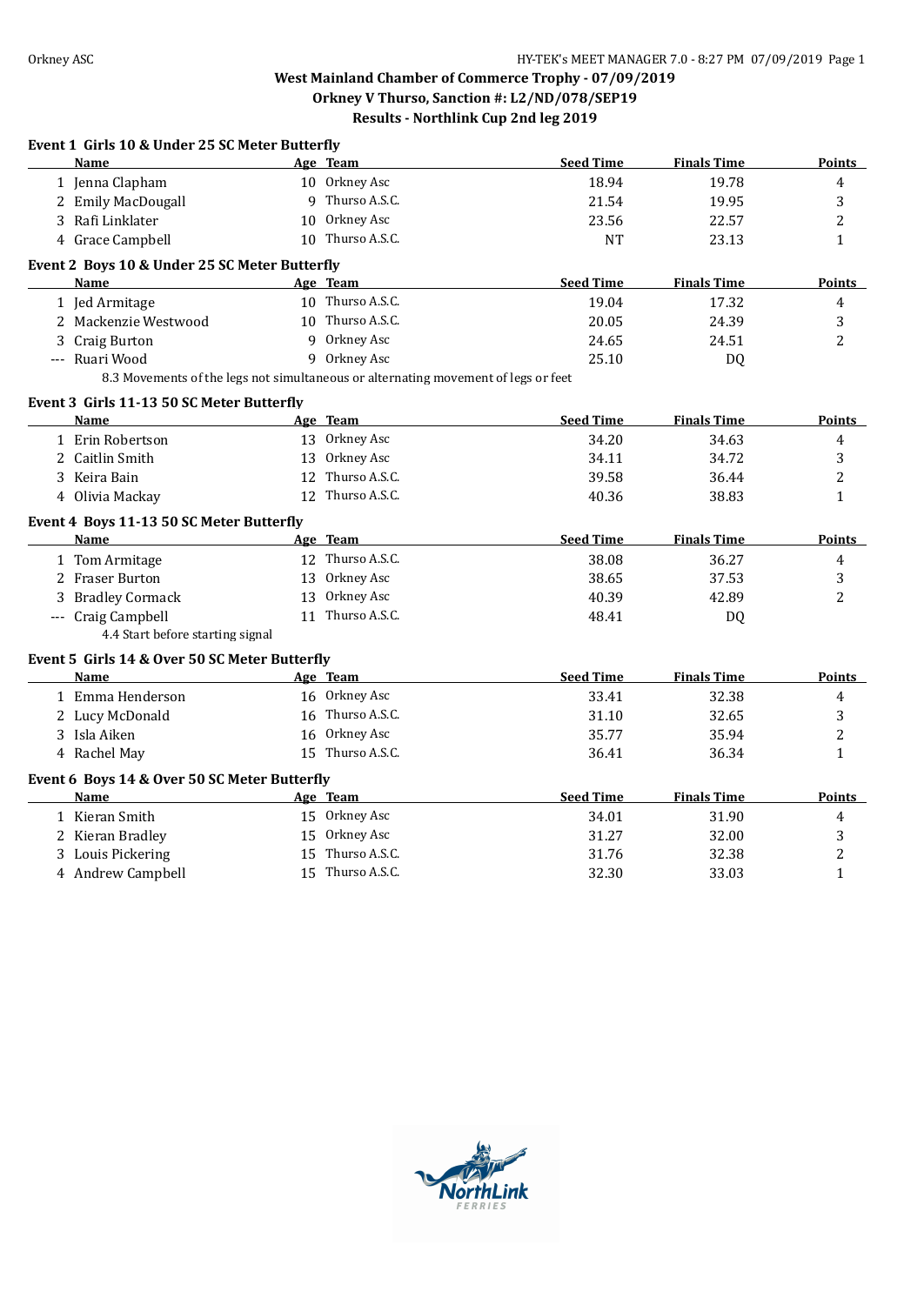| Age Team<br><b>Seed Time</b><br><b>Finals Time</b><br><b>Name</b><br><b>Points</b><br>9 Thurso A.S.C.<br>1 Emily MacDougall<br>21.99<br>20.03<br>4<br>10 Orkney Asc<br>3<br>2 Jenna Clapham<br>22.14<br>20.41<br>10 Orkney Asc<br>$\overline{c}$<br>3 Rafi Linklater<br>23.98<br>21.66<br>4 Kirsten Coghill<br>10 Thurso A.S.C.<br>22.39<br>25.72<br>$\mathbf{1}$<br>Event 8 Boys 10 & Under 25 SC Meter Backstroke<br><b>Seed Time</b><br><b>Finals Time</b><br><b>Name</b><br>Age Team<br><b>Points</b><br>10 Thurso A.S.C.<br>1 Mackenzie Westwood<br>21.16<br>19.81<br>4<br>3<br>2 Magnus Kirkpatrick<br>10 Orkney Asc<br>25.21<br>23.78<br>9 Orkney Asc<br>2<br>3 Dylan Squire<br>24.96<br>24.70<br>4 Brodie Gunn<br>9 Thurso A.S.C.<br>28.07<br>28.75<br>$\mathbf{1}$<br>Event 9 Girls 11-13 50 SC Meter Backstroke<br>Age Team<br><b>Seed Time</b><br><b>Finals Time</b><br>Name<br><b>Points</b><br>12 Thurso A.S.C.<br>39.59<br>38.13<br>4<br>1 Keira Bain<br>13 Orkney Asc<br>3<br>2 Erin Robertson<br>37.38<br>39.02<br>11 Thurso A.S.C.<br>--- Megan Mackay<br>44.88<br><b>DQ</b><br>6.2 Left position on the back (other than to initiate a turn)<br>12 Orkney Asc<br>--- Zara Simpson<br>36.03<br>DQ<br>6.2 Left position on the back (other than to initiate a turn)<br>Event 10 Boys 11-13 50 SC Meter Backstroke<br><b>Seed Time</b><br><b>Finals Time</b><br><b>Name</b><br>Age Team<br><b>Points</b><br>1 Fraser Burton<br>13 Orkney Asc<br>38.83<br>37.00<br>4<br>12 Orkney Asc<br>2 Tomek Meszka<br>42.15<br>3<br>41.07<br>11 Thurso A.S.C.<br>3 George Mills<br>42.92<br>46.22<br>$\overline{2}$<br>11 Thurso A.S.C.<br>--- Aiden Williamson<br>46.81<br>DQ<br>6.2 Left position on the back (other than to initiate a turn)<br>Event 11 Girls 14 & Over 50 SC Meter Backstroke<br>Age Team<br><b>Seed Time</b><br><b>Finals Time</b><br><b>Name</b><br><b>Points</b><br>15 Orkney Asc<br>33.39<br>32.77<br>1 Jean Blance<br>4<br>16 Thurso A.S.C.<br>2 Lucy McDonald<br>32.80<br>33.81<br>3<br>2<br>3 Ella Leitch<br>14 Orkney Asc<br>35.84<br>36.63<br>15 Thurso A.S.C.<br>$\mathbf{1}$<br>4 Rachel May<br>39.27<br>38.65<br>Event 12 Boys 14 & Over 50 SC Meter Backstroke<br><b>Seed Time</b><br><b>Finals Time</b><br><b>Points</b><br><b>Name</b><br>Age Team<br>16 Orkney Asc<br>1 James Walker<br>31.95<br>32.56<br>$\overline{4}$<br>2 Kieran Smith<br>15 Orkney Asc<br>35.59<br>3<br>34.31<br>14 Thurso A.S.C.<br>35.76<br>2<br>3 Sam Mackay<br>36.44<br>14 Thurso A.S.C.<br>44.18<br>41.40<br>$\mathbf{1}$<br>4 Innes Morgan | Event 7 Girls 10 & Under 25 SC Meter Backstroke |  |  |  |
|---------------------------------------------------------------------------------------------------------------------------------------------------------------------------------------------------------------------------------------------------------------------------------------------------------------------------------------------------------------------------------------------------------------------------------------------------------------------------------------------------------------------------------------------------------------------------------------------------------------------------------------------------------------------------------------------------------------------------------------------------------------------------------------------------------------------------------------------------------------------------------------------------------------------------------------------------------------------------------------------------------------------------------------------------------------------------------------------------------------------------------------------------------------------------------------------------------------------------------------------------------------------------------------------------------------------------------------------------------------------------------------------------------------------------------------------------------------------------------------------------------------------------------------------------------------------------------------------------------------------------------------------------------------------------------------------------------------------------------------------------------------------------------------------------------------------------------------------------------------------------------------------------------------------------------------------------------------------------------------------------------------------------------------------------------------------------------------------------------------------------------------------------------------------------------------------------------------------------------------------------------------------------------------------------------------------------------------------------------------------------------------------------------------------------------------------------------------------------------------------------------------------------------------------------------------|-------------------------------------------------|--|--|--|
|                                                                                                                                                                                                                                                                                                                                                                                                                                                                                                                                                                                                                                                                                                                                                                                                                                                                                                                                                                                                                                                                                                                                                                                                                                                                                                                                                                                                                                                                                                                                                                                                                                                                                                                                                                                                                                                                                                                                                                                                                                                                                                                                                                                                                                                                                                                                                                                                                                                                                                                                                               |                                                 |  |  |  |
|                                                                                                                                                                                                                                                                                                                                                                                                                                                                                                                                                                                                                                                                                                                                                                                                                                                                                                                                                                                                                                                                                                                                                                                                                                                                                                                                                                                                                                                                                                                                                                                                                                                                                                                                                                                                                                                                                                                                                                                                                                                                                                                                                                                                                                                                                                                                                                                                                                                                                                                                                               |                                                 |  |  |  |
|                                                                                                                                                                                                                                                                                                                                                                                                                                                                                                                                                                                                                                                                                                                                                                                                                                                                                                                                                                                                                                                                                                                                                                                                                                                                                                                                                                                                                                                                                                                                                                                                                                                                                                                                                                                                                                                                                                                                                                                                                                                                                                                                                                                                                                                                                                                                                                                                                                                                                                                                                               |                                                 |  |  |  |
|                                                                                                                                                                                                                                                                                                                                                                                                                                                                                                                                                                                                                                                                                                                                                                                                                                                                                                                                                                                                                                                                                                                                                                                                                                                                                                                                                                                                                                                                                                                                                                                                                                                                                                                                                                                                                                                                                                                                                                                                                                                                                                                                                                                                                                                                                                                                                                                                                                                                                                                                                               |                                                 |  |  |  |
|                                                                                                                                                                                                                                                                                                                                                                                                                                                                                                                                                                                                                                                                                                                                                                                                                                                                                                                                                                                                                                                                                                                                                                                                                                                                                                                                                                                                                                                                                                                                                                                                                                                                                                                                                                                                                                                                                                                                                                                                                                                                                                                                                                                                                                                                                                                                                                                                                                                                                                                                                               |                                                 |  |  |  |
|                                                                                                                                                                                                                                                                                                                                                                                                                                                                                                                                                                                                                                                                                                                                                                                                                                                                                                                                                                                                                                                                                                                                                                                                                                                                                                                                                                                                                                                                                                                                                                                                                                                                                                                                                                                                                                                                                                                                                                                                                                                                                                                                                                                                                                                                                                                                                                                                                                                                                                                                                               |                                                 |  |  |  |
|                                                                                                                                                                                                                                                                                                                                                                                                                                                                                                                                                                                                                                                                                                                                                                                                                                                                                                                                                                                                                                                                                                                                                                                                                                                                                                                                                                                                                                                                                                                                                                                                                                                                                                                                                                                                                                                                                                                                                                                                                                                                                                                                                                                                                                                                                                                                                                                                                                                                                                                                                               |                                                 |  |  |  |
|                                                                                                                                                                                                                                                                                                                                                                                                                                                                                                                                                                                                                                                                                                                                                                                                                                                                                                                                                                                                                                                                                                                                                                                                                                                                                                                                                                                                                                                                                                                                                                                                                                                                                                                                                                                                                                                                                                                                                                                                                                                                                                                                                                                                                                                                                                                                                                                                                                                                                                                                                               |                                                 |  |  |  |
|                                                                                                                                                                                                                                                                                                                                                                                                                                                                                                                                                                                                                                                                                                                                                                                                                                                                                                                                                                                                                                                                                                                                                                                                                                                                                                                                                                                                                                                                                                                                                                                                                                                                                                                                                                                                                                                                                                                                                                                                                                                                                                                                                                                                                                                                                                                                                                                                                                                                                                                                                               |                                                 |  |  |  |
|                                                                                                                                                                                                                                                                                                                                                                                                                                                                                                                                                                                                                                                                                                                                                                                                                                                                                                                                                                                                                                                                                                                                                                                                                                                                                                                                                                                                                                                                                                                                                                                                                                                                                                                                                                                                                                                                                                                                                                                                                                                                                                                                                                                                                                                                                                                                                                                                                                                                                                                                                               |                                                 |  |  |  |
|                                                                                                                                                                                                                                                                                                                                                                                                                                                                                                                                                                                                                                                                                                                                                                                                                                                                                                                                                                                                                                                                                                                                                                                                                                                                                                                                                                                                                                                                                                                                                                                                                                                                                                                                                                                                                                                                                                                                                                                                                                                                                                                                                                                                                                                                                                                                                                                                                                                                                                                                                               |                                                 |  |  |  |
|                                                                                                                                                                                                                                                                                                                                                                                                                                                                                                                                                                                                                                                                                                                                                                                                                                                                                                                                                                                                                                                                                                                                                                                                                                                                                                                                                                                                                                                                                                                                                                                                                                                                                                                                                                                                                                                                                                                                                                                                                                                                                                                                                                                                                                                                                                                                                                                                                                                                                                                                                               |                                                 |  |  |  |
|                                                                                                                                                                                                                                                                                                                                                                                                                                                                                                                                                                                                                                                                                                                                                                                                                                                                                                                                                                                                                                                                                                                                                                                                                                                                                                                                                                                                                                                                                                                                                                                                                                                                                                                                                                                                                                                                                                                                                                                                                                                                                                                                                                                                                                                                                                                                                                                                                                                                                                                                                               |                                                 |  |  |  |
|                                                                                                                                                                                                                                                                                                                                                                                                                                                                                                                                                                                                                                                                                                                                                                                                                                                                                                                                                                                                                                                                                                                                                                                                                                                                                                                                                                                                                                                                                                                                                                                                                                                                                                                                                                                                                                                                                                                                                                                                                                                                                                                                                                                                                                                                                                                                                                                                                                                                                                                                                               |                                                 |  |  |  |
|                                                                                                                                                                                                                                                                                                                                                                                                                                                                                                                                                                                                                                                                                                                                                                                                                                                                                                                                                                                                                                                                                                                                                                                                                                                                                                                                                                                                                                                                                                                                                                                                                                                                                                                                                                                                                                                                                                                                                                                                                                                                                                                                                                                                                                                                                                                                                                                                                                                                                                                                                               |                                                 |  |  |  |
|                                                                                                                                                                                                                                                                                                                                                                                                                                                                                                                                                                                                                                                                                                                                                                                                                                                                                                                                                                                                                                                                                                                                                                                                                                                                                                                                                                                                                                                                                                                                                                                                                                                                                                                                                                                                                                                                                                                                                                                                                                                                                                                                                                                                                                                                                                                                                                                                                                                                                                                                                               |                                                 |  |  |  |
|                                                                                                                                                                                                                                                                                                                                                                                                                                                                                                                                                                                                                                                                                                                                                                                                                                                                                                                                                                                                                                                                                                                                                                                                                                                                                                                                                                                                                                                                                                                                                                                                                                                                                                                                                                                                                                                                                                                                                                                                                                                                                                                                                                                                                                                                                                                                                                                                                                                                                                                                                               |                                                 |  |  |  |
|                                                                                                                                                                                                                                                                                                                                                                                                                                                                                                                                                                                                                                                                                                                                                                                                                                                                                                                                                                                                                                                                                                                                                                                                                                                                                                                                                                                                                                                                                                                                                                                                                                                                                                                                                                                                                                                                                                                                                                                                                                                                                                                                                                                                                                                                                                                                                                                                                                                                                                                                                               |                                                 |  |  |  |
|                                                                                                                                                                                                                                                                                                                                                                                                                                                                                                                                                                                                                                                                                                                                                                                                                                                                                                                                                                                                                                                                                                                                                                                                                                                                                                                                                                                                                                                                                                                                                                                                                                                                                                                                                                                                                                                                                                                                                                                                                                                                                                                                                                                                                                                                                                                                                                                                                                                                                                                                                               |                                                 |  |  |  |
|                                                                                                                                                                                                                                                                                                                                                                                                                                                                                                                                                                                                                                                                                                                                                                                                                                                                                                                                                                                                                                                                                                                                                                                                                                                                                                                                                                                                                                                                                                                                                                                                                                                                                                                                                                                                                                                                                                                                                                                                                                                                                                                                                                                                                                                                                                                                                                                                                                                                                                                                                               |                                                 |  |  |  |
|                                                                                                                                                                                                                                                                                                                                                                                                                                                                                                                                                                                                                                                                                                                                                                                                                                                                                                                                                                                                                                                                                                                                                                                                                                                                                                                                                                                                                                                                                                                                                                                                                                                                                                                                                                                                                                                                                                                                                                                                                                                                                                                                                                                                                                                                                                                                                                                                                                                                                                                                                               |                                                 |  |  |  |
|                                                                                                                                                                                                                                                                                                                                                                                                                                                                                                                                                                                                                                                                                                                                                                                                                                                                                                                                                                                                                                                                                                                                                                                                                                                                                                                                                                                                                                                                                                                                                                                                                                                                                                                                                                                                                                                                                                                                                                                                                                                                                                                                                                                                                                                                                                                                                                                                                                                                                                                                                               |                                                 |  |  |  |
|                                                                                                                                                                                                                                                                                                                                                                                                                                                                                                                                                                                                                                                                                                                                                                                                                                                                                                                                                                                                                                                                                                                                                                                                                                                                                                                                                                                                                                                                                                                                                                                                                                                                                                                                                                                                                                                                                                                                                                                                                                                                                                                                                                                                                                                                                                                                                                                                                                                                                                                                                               |                                                 |  |  |  |
|                                                                                                                                                                                                                                                                                                                                                                                                                                                                                                                                                                                                                                                                                                                                                                                                                                                                                                                                                                                                                                                                                                                                                                                                                                                                                                                                                                                                                                                                                                                                                                                                                                                                                                                                                                                                                                                                                                                                                                                                                                                                                                                                                                                                                                                                                                                                                                                                                                                                                                                                                               |                                                 |  |  |  |
|                                                                                                                                                                                                                                                                                                                                                                                                                                                                                                                                                                                                                                                                                                                                                                                                                                                                                                                                                                                                                                                                                                                                                                                                                                                                                                                                                                                                                                                                                                                                                                                                                                                                                                                                                                                                                                                                                                                                                                                                                                                                                                                                                                                                                                                                                                                                                                                                                                                                                                                                                               |                                                 |  |  |  |
|                                                                                                                                                                                                                                                                                                                                                                                                                                                                                                                                                                                                                                                                                                                                                                                                                                                                                                                                                                                                                                                                                                                                                                                                                                                                                                                                                                                                                                                                                                                                                                                                                                                                                                                                                                                                                                                                                                                                                                                                                                                                                                                                                                                                                                                                                                                                                                                                                                                                                                                                                               |                                                 |  |  |  |
|                                                                                                                                                                                                                                                                                                                                                                                                                                                                                                                                                                                                                                                                                                                                                                                                                                                                                                                                                                                                                                                                                                                                                                                                                                                                                                                                                                                                                                                                                                                                                                                                                                                                                                                                                                                                                                                                                                                                                                                                                                                                                                                                                                                                                                                                                                                                                                                                                                                                                                                                                               |                                                 |  |  |  |
|                                                                                                                                                                                                                                                                                                                                                                                                                                                                                                                                                                                                                                                                                                                                                                                                                                                                                                                                                                                                                                                                                                                                                                                                                                                                                                                                                                                                                                                                                                                                                                                                                                                                                                                                                                                                                                                                                                                                                                                                                                                                                                                                                                                                                                                                                                                                                                                                                                                                                                                                                               |                                                 |  |  |  |
|                                                                                                                                                                                                                                                                                                                                                                                                                                                                                                                                                                                                                                                                                                                                                                                                                                                                                                                                                                                                                                                                                                                                                                                                                                                                                                                                                                                                                                                                                                                                                                                                                                                                                                                                                                                                                                                                                                                                                                                                                                                                                                                                                                                                                                                                                                                                                                                                                                                                                                                                                               |                                                 |  |  |  |
|                                                                                                                                                                                                                                                                                                                                                                                                                                                                                                                                                                                                                                                                                                                                                                                                                                                                                                                                                                                                                                                                                                                                                                                                                                                                                                                                                                                                                                                                                                                                                                                                                                                                                                                                                                                                                                                                                                                                                                                                                                                                                                                                                                                                                                                                                                                                                                                                                                                                                                                                                               |                                                 |  |  |  |
|                                                                                                                                                                                                                                                                                                                                                                                                                                                                                                                                                                                                                                                                                                                                                                                                                                                                                                                                                                                                                                                                                                                                                                                                                                                                                                                                                                                                                                                                                                                                                                                                                                                                                                                                                                                                                                                                                                                                                                                                                                                                                                                                                                                                                                                                                                                                                                                                                                                                                                                                                               |                                                 |  |  |  |
|                                                                                                                                                                                                                                                                                                                                                                                                                                                                                                                                                                                                                                                                                                                                                                                                                                                                                                                                                                                                                                                                                                                                                                                                                                                                                                                                                                                                                                                                                                                                                                                                                                                                                                                                                                                                                                                                                                                                                                                                                                                                                                                                                                                                                                                                                                                                                                                                                                                                                                                                                               |                                                 |  |  |  |
|                                                                                                                                                                                                                                                                                                                                                                                                                                                                                                                                                                                                                                                                                                                                                                                                                                                                                                                                                                                                                                                                                                                                                                                                                                                                                                                                                                                                                                                                                                                                                                                                                                                                                                                                                                                                                                                                                                                                                                                                                                                                                                                                                                                                                                                                                                                                                                                                                                                                                                                                                               |                                                 |  |  |  |
|                                                                                                                                                                                                                                                                                                                                                                                                                                                                                                                                                                                                                                                                                                                                                                                                                                                                                                                                                                                                                                                                                                                                                                                                                                                                                                                                                                                                                                                                                                                                                                                                                                                                                                                                                                                                                                                                                                                                                                                                                                                                                                                                                                                                                                                                                                                                                                                                                                                                                                                                                               |                                                 |  |  |  |
|                                                                                                                                                                                                                                                                                                                                                                                                                                                                                                                                                                                                                                                                                                                                                                                                                                                                                                                                                                                                                                                                                                                                                                                                                                                                                                                                                                                                                                                                                                                                                                                                                                                                                                                                                                                                                                                                                                                                                                                                                                                                                                                                                                                                                                                                                                                                                                                                                                                                                                                                                               |                                                 |  |  |  |
|                                                                                                                                                                                                                                                                                                                                                                                                                                                                                                                                                                                                                                                                                                                                                                                                                                                                                                                                                                                                                                                                                                                                                                                                                                                                                                                                                                                                                                                                                                                                                                                                                                                                                                                                                                                                                                                                                                                                                                                                                                                                                                                                                                                                                                                                                                                                                                                                                                                                                                                                                               |                                                 |  |  |  |
|                                                                                                                                                                                                                                                                                                                                                                                                                                                                                                                                                                                                                                                                                                                                                                                                                                                                                                                                                                                                                                                                                                                                                                                                                                                                                                                                                                                                                                                                                                                                                                                                                                                                                                                                                                                                                                                                                                                                                                                                                                                                                                                                                                                                                                                                                                                                                                                                                                                                                                                                                               |                                                 |  |  |  |
|                                                                                                                                                                                                                                                                                                                                                                                                                                                                                                                                                                                                                                                                                                                                                                                                                                                                                                                                                                                                                                                                                                                                                                                                                                                                                                                                                                                                                                                                                                                                                                                                                                                                                                                                                                                                                                                                                                                                                                                                                                                                                                                                                                                                                                                                                                                                                                                                                                                                                                                                                               |                                                 |  |  |  |

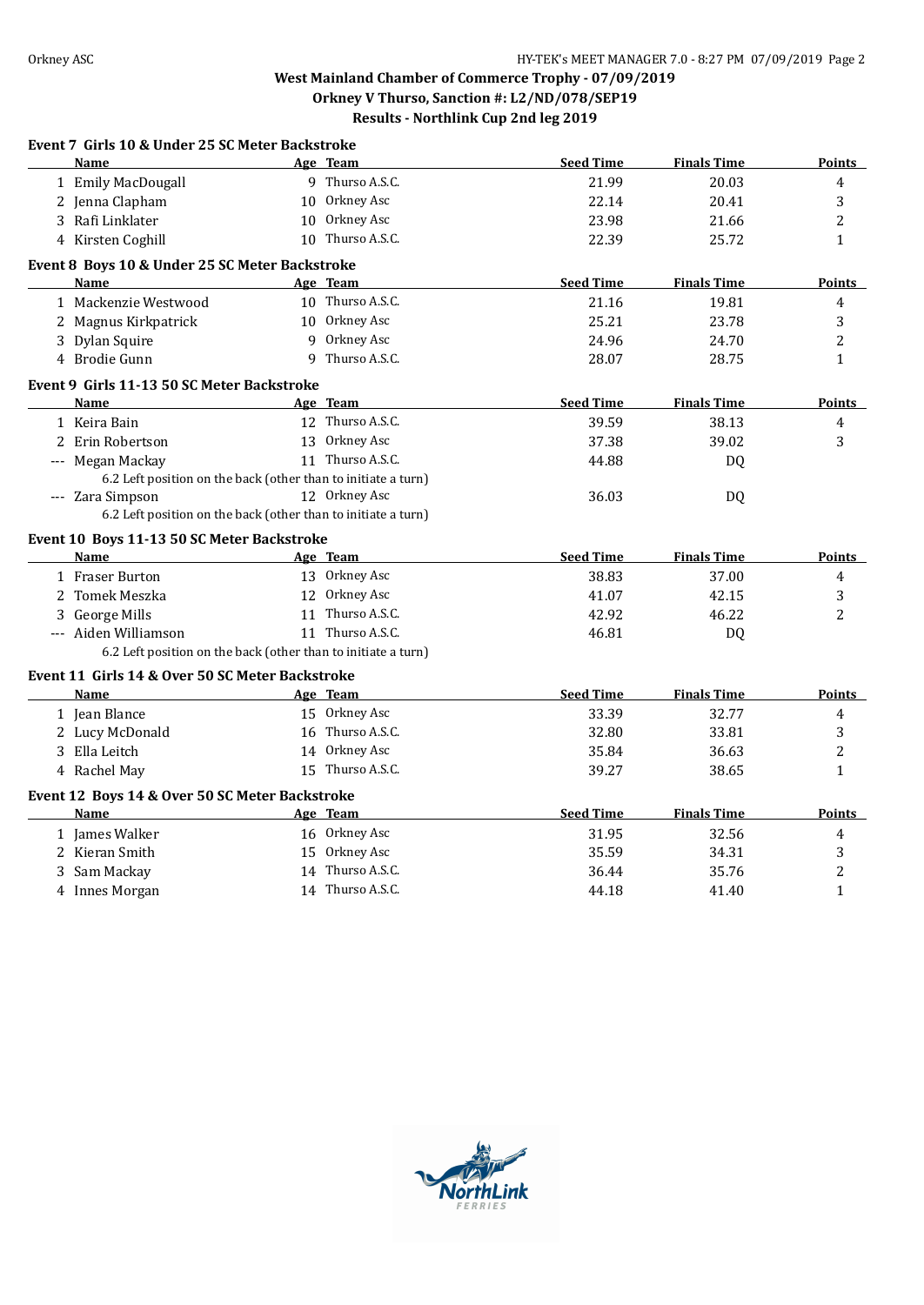#### **Event 13A Girls 10 & Under 100 SC Meter Medley Relay**

| <b>Team</b>                                                | Relay                                                                                                                | <b>Seed Time</b>      | <b>Finals Time</b>       | Points         |
|------------------------------------------------------------|----------------------------------------------------------------------------------------------------------------------|-----------------------|--------------------------|----------------|
| --- Orkney Asc                                             | A                                                                                                                    | 1:31.95               | D <sub>Q</sub>           |                |
|                                                            | 10.11 Swimmer #4 feet lost touch with starting place before preceding team mate touches                              |                       |                          |                |
| 1) Rafi Linklater 10                                       | 2) Freya Aberdein 10                                                                                                 | 3) Jenna Clapham 10   | 4) Sydney Buck 9         |                |
| --- Thurso A.S.C.                                          | A                                                                                                                    | 1:17.56               | DQ                       |                |
|                                                            | 10.11 Swimmer #3 feet lost touch with starting place before preceding team mate touches                              |                       |                          |                |
| 1) Cerys Norburn 10                                        | 2) Kirsten Coghill 10                                                                                                | 3) Emily MacDougall 9 | 4) Grace Campbell 10     |                |
| Event 13B Boys 10 & Under 100 SC Meter Medley Relay        |                                                                                                                      |                       |                          |                |
| Team                                                       | Relay                                                                                                                | <b>Seed Time</b>      | <b>Finals Time</b>       | Points         |
| 1 Thurso A.S.C.                                            | $\mathsf{A}$                                                                                                         | 1:33.76               | 1:30.95                  | 8              |
| 1) Mackenzie Westwood 10                                   | 2) Lewis Porteous 10                                                                                                 | 3) Jed Armitage 10    | 4) Brodie Gunn 9         |                |
| 2 Orkney Asc                                               | $\mathbf{A}$                                                                                                         | 1:34.70               | 1:38.02                  | 4              |
| 1) Dylan Squire 9                                          | 2) Craig Burton 9                                                                                                    | 3) Ruari Wood 9       | 4) Magnus Kirkpatrick 10 |                |
|                                                            |                                                                                                                      |                       |                          |                |
| Event 14A Girls 11-13 200 SC Meter Medley Relay<br>Team    | Relay                                                                                                                | <b>Seed Time</b>      | <b>Finals Time</b>       | <b>Points</b>  |
| 1 Thurso A.S.C.                                            | $\mathsf{A}$                                                                                                         | 2:46.47               | 2:45.77                  | 8              |
| 1) Keira Bain 12                                           | 2) Chloe Craigie 12                                                                                                  | 3) Olivia Mackay 12   | 4) Megan Mackay 11       |                |
|                                                            | $\mathsf{A}$                                                                                                         |                       |                          |                |
| --- Orkney Asc                                             |                                                                                                                      | 2:23.17               | DQ                       |                |
| 1) Erin Robertson 13                                       | 10.1 Stroke Infraction swimmer #1: 6.2 Left position on the back (other than to initiate a<br>2) Rowan McAllister 13 | 3) Caitlin Smith 13   | 4) Zara Simpson 12       |                |
|                                                            |                                                                                                                      |                       |                          |                |
| Event 14B Boys 11-13 200 SC Meter Medley Relay             |                                                                                                                      |                       |                          |                |
| <b>Team</b><br><u> 1989 - Johann Barbara, martin a</u>     | Relay                                                                                                                | <b>Seed Time</b>      | <b>Finals Time</b>       | Points         |
| 1 Orkney Asc                                               | $\mathbf{A}$                                                                                                         | 2:40.81               | 2:43.45                  | 8              |
| 1) Tomek Meszka 12                                         | 2) Rune Sundholm-Durkin 13                                                                                           | 3) Fraser Burton 13   | 4) Bradley Cormack 13    |                |
| 2 Thurso A.S.C.                                            | A                                                                                                                    | 2:56.68               | 3:06.75                  | $\overline{4}$ |
| 1) George Mills 11                                         | 2) Craig Campbell 11                                                                                                 | 3) Tom Armitage 12    | 4) Aiden Williamson 11   |                |
| Event 15A Girls 14 & Over 200 SC Meter Medley Relay        |                                                                                                                      |                       |                          |                |
| <b>Team</b>                                                | Relay                                                                                                                | <b>Seed Time</b>      | <b>Finals Time</b>       | <b>Points</b>  |
| 1 Orkney Asc                                               | $\boldsymbol{A}$                                                                                                     | 2:16.47               | 2:16.77                  | 8              |
| 1) Ella Leitch 14                                          | 2) Emma Henderson 16                                                                                                 | 3) Jean Blance 15     | 4) Isla Aiken 16         |                |
| 2 Thurso A.S.C.                                            | A                                                                                                                    | 2:08.99               | 2:27.13                  | 4              |
| 1) Lucy McDonald 16                                        | 2) Alex Mackay 17                                                                                                    | 3) Rachel May 15      | 4) Emma Cormack 14       |                |
|                                                            |                                                                                                                      |                       |                          |                |
| Event 15B Boys 14 & Over 200 SC Meter Medley Relay<br>Team | Relay                                                                                                                | <b>Seed Time</b>      | <b>Finals Time</b>       | Points         |
| 1 Orkney Asc                                               | $\overline{A}$                                                                                                       | 2:10.14               | 2:09.44                  | 8              |
| 1) James Walker 16                                         | 2) Daniel Kirkpatrick 15                                                                                             | 3) Kieran Bradley 15  | 4) Kieran Smith 15       |                |
| 2 Thurso A.S.C.                                            | A                                                                                                                    | 1:54.23               | 2:19.08                  | 4              |
|                                                            | 2) Innes Morgan 14                                                                                                   |                       |                          |                |
| 1) Sam Mackay 14                                           |                                                                                                                      | 3) Andrew Campbell 15 | 4) Louis Pickering 15    |                |

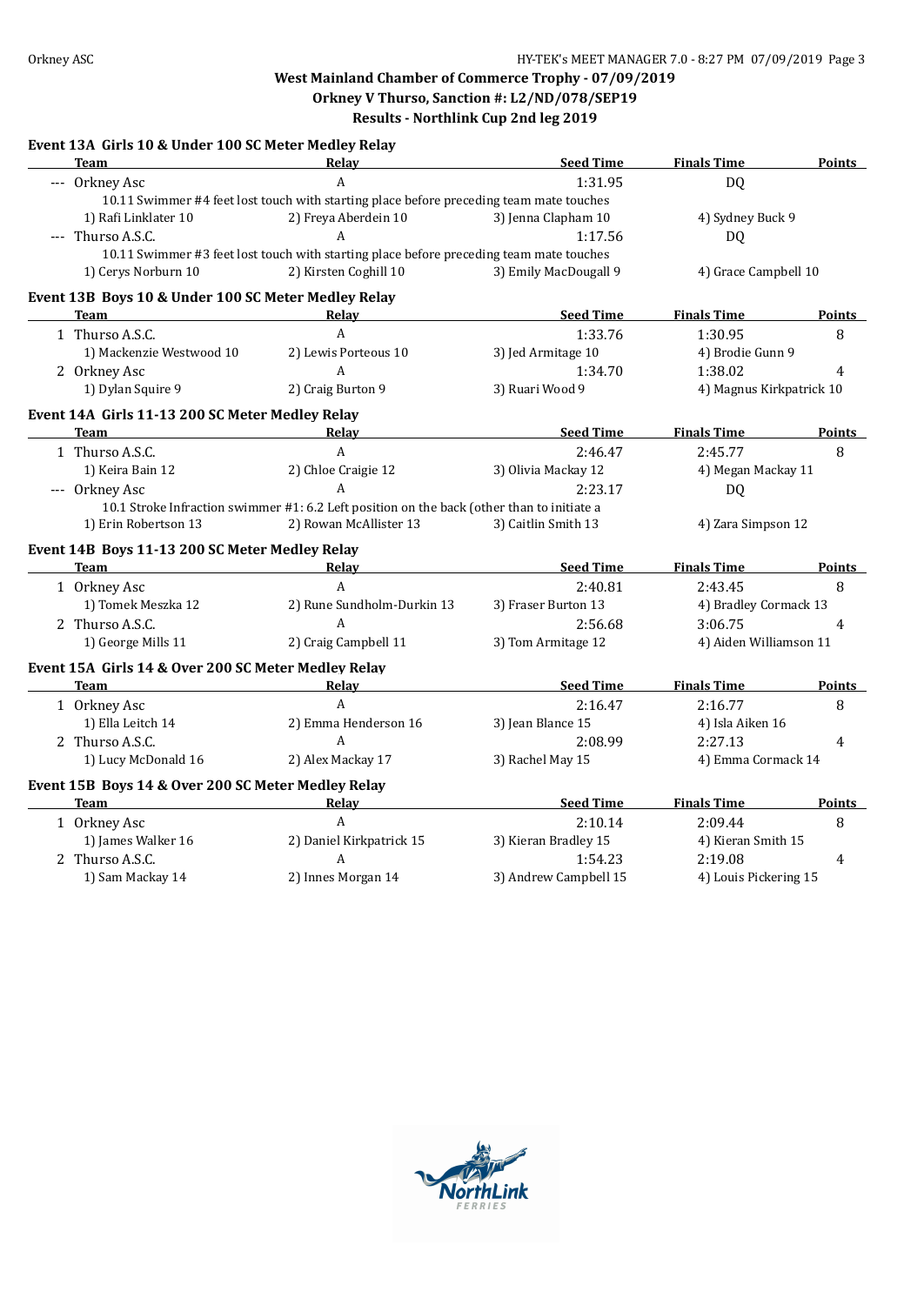| Event 16 Girls 10 & Under 25 SC Meter Breaststroke<br>Name |    | Age Team         | <b>Seed Time</b> | <b>Finals Time</b> | <b>Points</b>  |
|------------------------------------------------------------|----|------------------|------------------|--------------------|----------------|
| 1 Freya Aberdein                                           |    | 10 Orkney Asc    | 27.03            | 24.56              | 4              |
| 2 Kirsten Coghill                                          |    | 10 Thurso A.S.C. | 25.66            | 25.15              | $\sqrt{3}$     |
| 3 Jenna Clapham                                            |    | 10 Orkney Asc    | 25.12            | 27.46              | $\overline{c}$ |
| 4 Cerys Norburn                                            |    | 10 Thurso A.S.C. | 28.33            | 30.66              | $\mathbf{1}$   |
| Event 17 Boys 10 & Under 25 SC Meter Breaststroke          |    |                  |                  |                    |                |
| Name                                                       |    | Age Team         | <b>Seed Time</b> | <b>Finals Time</b> | <b>Points</b>  |
| 1 Jed Armitage                                             |    | 10 Thurso A.S.C. | 25.81            | 22.01              | 4              |
| 2 Magnus Kirkpatrick                                       |    | 10 Orkney Asc    | 27.94            | 25.25              | 3              |
| 3 Craig Burton                                             |    | 9 Orkney Asc     | 25.34            | 25.50              | $\overline{c}$ |
| 4 Lewis Porteous                                           |    | 10 Thurso A.S.C. | 28.57            | 29.88              | $\mathbf{1}$   |
| Event 18 Girls 11-13 50 SC Meter Breaststroke              |    |                  |                  |                    |                |
| <b>Name</b>                                                |    | Age Team         | <b>Seed Time</b> | <b>Finals Time</b> | <b>Points</b>  |
| 1 Rowan McAllister                                         |    | 13 Orkney Asc    | 40.98            | 41.43              | $\overline{4}$ |
| 2 Caitlin Smith                                            |    | 13 Orkney Asc    | 42.79            | 42.81              | $\sqrt{3}$     |
| 3 Olivia Mackay                                            |    | 12 Thurso A.S.C. | 48.59            | 46.72              | $\overline{2}$ |
| 4 Chloe Craigie                                            |    | 12 Thurso A.S.C. | 53.55            | 50.89              | $\mathbf{1}$   |
| Event 19 Boys 11-13 50 SC Meter Breaststroke               |    |                  |                  |                    |                |
| <b>Name</b>                                                |    | Age Team         | <b>Seed Time</b> | <b>Finals Time</b> | <b>Points</b>  |
| 1 Fraser Burton                                            |    | 13 Orkney Asc    | 40.96            | 40.84              | $\overline{4}$ |
| 2 Tom Armitage                                             |    | 12 Thurso A.S.C. | 47.29            | 47.25              | 3              |
| 3 Rune Sundholm-Durkin                                     |    | 13 Orkney Asc    | 47.53            | 48.06              | 2              |
| 4 Craig Campbell                                           |    | 11 Thurso A.S.C. | 54.75            | 55.33              | 1              |
| Event 20 Girls 14 & Over 50 SC Meter Breaststroke          |    |                  |                  |                    |                |
| Name                                                       |    | Age Team         | <b>Seed Time</b> | <b>Finals Time</b> | <b>Points</b>  |
| 1 Emma Henderson                                           |    | 16 Orkney Asc    | 36.97            | 38.20              | 4              |
| 2 Laura Robertson                                          |    | 15 Orkney Asc    | 40.42            | 41.39              | 3              |
| 3 Alex Mackay                                              | 17 | Thurso A.S.C.    | 38.00            | 43.07              | $\overline{c}$ |
| 4 Emma Cormack                                             |    | 14 Thurso A.S.C. | 45.99            | 43.62              | $\mathbf{1}$   |
| Event 21 Boys 14 & Over 50 SC Meter Breaststroke           |    |                  |                  |                    |                |
| <b>Name</b>                                                |    | Age Team         | <b>Seed Time</b> | <b>Finals Time</b> | Points         |
| 1 Daniel Kirkpatrick                                       |    | 15 Orkney Asc    | 36.23            | 36.95              | 4              |
| 2 Kieran Bradley                                           |    | 15 Orkney Asc    | 37.25            | 37.96              | 3              |
| 3 Andrew Campbell                                          |    | 15 Thurso A.S.C. | 39.77            | 39.59              | $\overline{c}$ |
| 4 Innes Morgan                                             |    | 14 Thurso A.S.C. | 40.64            | 42.64              | $\mathbf{1}$   |
| Event 22 Girls 10 & Under 25 SC Meter Freestyle            |    |                  |                  |                    |                |
| <b>Name</b>                                                |    | Age Team         | <b>Seed Time</b> | <b>Finals Time</b> | <b>Points</b>  |
| 1 Jenna Clapham                                            |    | 10 Orkney Asc    | 17.19            | 18.07              | $\pmb{4}$      |
| 2 Cerys Norburn                                            |    | 10 Thurso A.S.C. | 21.00            | 19.96              | 3              |

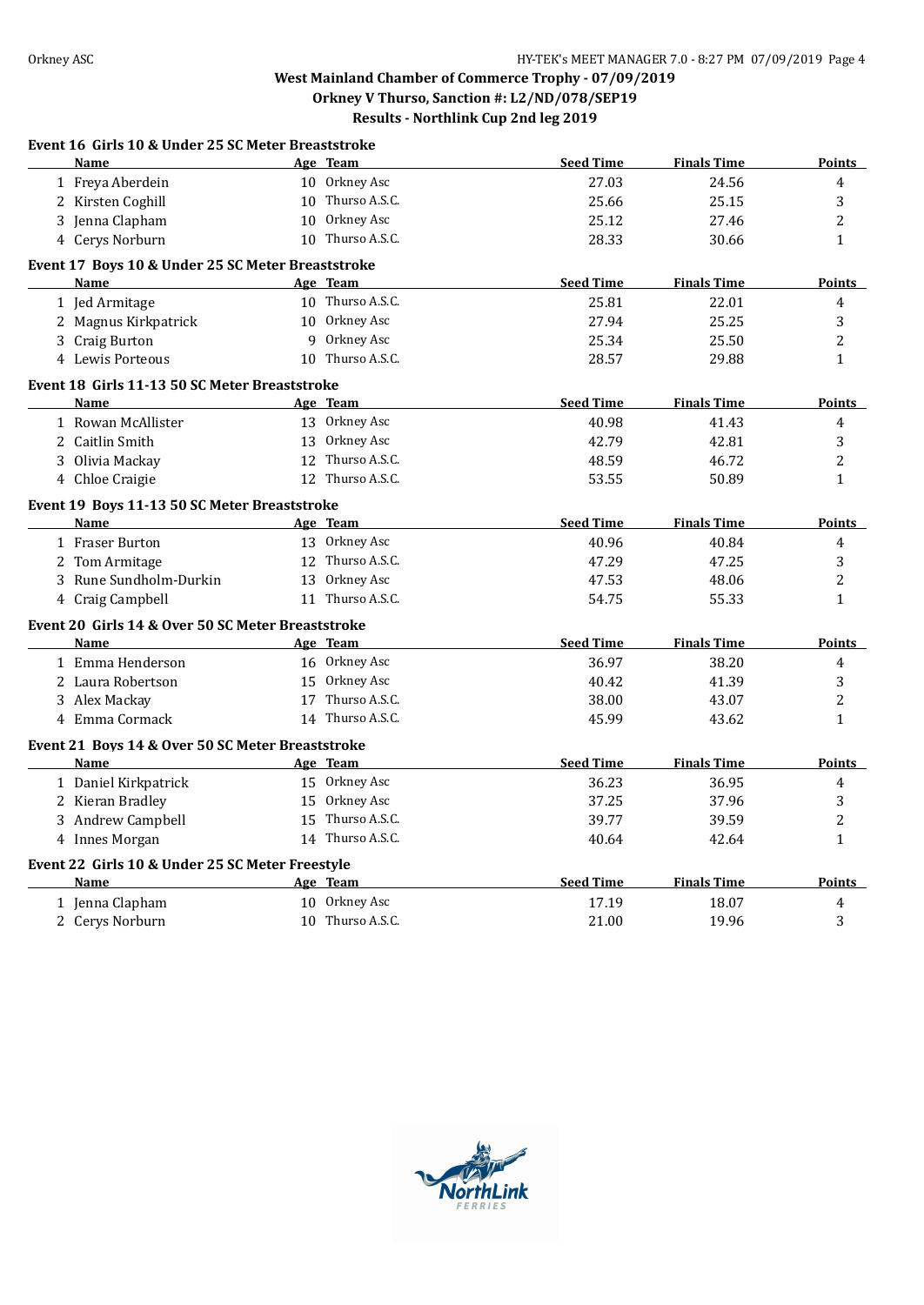# **West Mainland Chamber of Commerce Trophy - 07/09/2019 Orkney V Thurso, Sanction #: L2/ND/078/SEP19**

|                                                   |   | Results - Northlink Cup 2nd leg 2019 |                  |                    |                |
|---------------------------------------------------|---|--------------------------------------|------------------|--------------------|----------------|
| (Event 22 Girls 10 & Under 25 SC Meter Freestyle) |   |                                      |                  |                    |                |
| Name                                              |   | Age Team                             | <b>Seed Time</b> | <b>Finals Time</b> | <u>Points</u>  |
| 3 Sydney Buck                                     |   | 9 Orkney Asc                         | 22.00            | 20.08              | 2              |
| 4 Grace Campbell                                  |   | 10 Thurso A.S.C.                     | 21.34            | 20.21              | $\mathbf{1}$   |
| Event 23 Boys 10 & Under 25 SC Meter Freestyle    |   |                                      |                  |                    |                |
| <b>Name</b>                                       |   | Age Team                             | <b>Seed Time</b> | <b>Finals Time</b> | <b>Points</b>  |
| 1 Lewis Porteous                                  |   | 10 Thurso A.S.C.                     | 21.90            | 18.56              | 4              |
| 2 Ruari Wood                                      | 9 | Orkney Asc                           | 19.09            | 19.03              | 3              |
| 3 Dylan Squire                                    | 9 | Orkney Asc                           | 28.69            | 19.06              | 2              |
| 4 Brodie Gunn                                     | q | Thurso A.S.C.                        | 26.75            | 24.50              | $\mathbf{1}$   |
| Event 24 Girls 11-13 50 SC Meter Freestyle        |   |                                      |                  |                    |                |
| <b>Name</b>                                       |   | Age Team                             | <b>Seed Time</b> | <b>Finals Time</b> | Points         |
| 1 Zara Simpson                                    |   | 12 Orkney Asc                        | 30.70            | 31.50              | 4              |
| 2 Caitlin Smith                                   |   | 13 Orkney Asc                        | 32.33            | 32.87              | 3              |
| 3 Megan Mackay                                    |   | 11 Thurso A.S.C.                     | 37.78            | 37.14              | $\overline{2}$ |
| 4 Chloe Craigie                                   |   | 12 Thurso A.S.C.                     | 40.18            | 37.89              | $\mathbf{1}$   |
| Event 25 Boys 11-13 50 SC Meter Freestyle         |   |                                      |                  |                    |                |
| <b>Name</b>                                       |   | Age Team                             | <b>Seed Time</b> | <b>Finals Time</b> | Points         |
| 1 Fraser Burton                                   |   | 13 Orkney Asc                        | 32.58            | 32.14              | 4              |
| 2 Bradley Cormack                                 |   | 13 Orkney Asc                        | 33.56            | 33.75              | 3              |
| 3 Aiden Williamson                                |   | 11 Thurso A.S.C.                     | 40.93            | 40.13              | 2              |
| 4 George Mills                                    |   | 11 Thurso A.S.C.                     | 42.72            | 42.40              | $\mathbf{1}$   |
| Event 26 Girls 14 & Over 50 SC Meter Freestyle    |   |                                      |                  |                    |                |
| <b>Name</b>                                       |   | Age Team                             | <b>Seed Time</b> | <b>Finals Time</b> | Points         |
| 1 Jean Blance                                     |   | 15 Orkney Asc                        | 28.66            | 29.82              | 4              |
| 2 Emma Henderson                                  |   | 16 Orkney Asc                        | 30.90            | 31.67              | 3              |
| 3 Alex Mackay                                     |   | 17 Thurso A.S.C.                     | 28.90            | 32.01              | 2              |
| 4 Emma Cormack                                    |   | 14 Thurso A.S.C.                     | 30.70            | 32.14              | $\mathbf{1}$   |
| Event 27 Boys 14 & Over 50 SC Meter Freestyle     |   |                                      |                  |                    |                |
| Name                                              |   | Age Team                             | <b>Seed Time</b> | <b>Finals Time</b> | <b>Points</b>  |
| 1 Louis Pickering                                 |   | 15 Thurso A.S.C.                     | 27.70            | 28.69              | 4              |
| 2 Daniel Kirkpatrick                              |   | 15 Orkney Asc                        | 28.52            | 29.21              | 3              |
| 3 James Walker                                    |   | 16 Orkney Asc                        | 28.36            | 30.25              | 2              |
| 4 Sam Mackay                                      |   | 14 Thurso A.S.C.                     | 34.09            | 32.37              | $\mathbf{1}$   |
| Event 28 Girls Open 100 SC Meter IM               |   |                                      |                  |                    |                |
| Name                                              |   | Age Team                             | <b>Seed Time</b> | <b>Finals Time</b> | Points         |
| 1 Jean Blance                                     |   | 15 Orkney Asc                        | 1:14.54          | 1:14.75            | 4              |
| 2 Emma Henderson                                  |   | 16 Orkney Asc                        | 1:12.70          | 1:16.03            | 3              |
| 3 Lucy McDonald                                   |   | 16 Thurso A.S.C.                     | 1:13.80          | 1:19.06            | 2              |
| 4 Alex Mackay                                     |   | 17 Thurso A.S.C.                     | 1:12.81          | 1:25.03            | $\mathbf{1}$   |

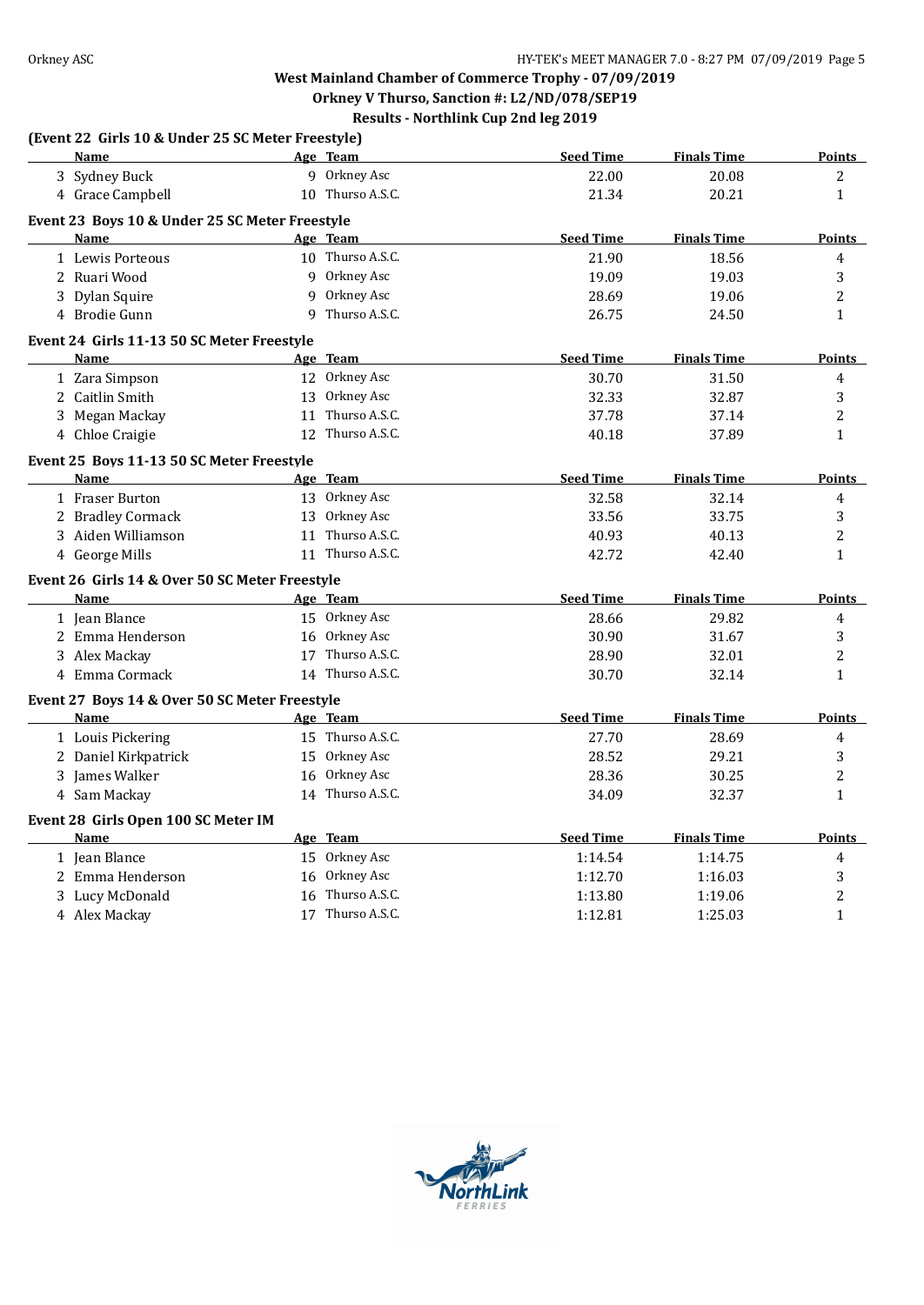| Event 29 Boys Open 100 SC Meter IM                      |                            |                      |                       |                |
|---------------------------------------------------------|----------------------------|----------------------|-----------------------|----------------|
| <b>Name</b>                                             | Age Team                   | <b>Seed Time</b>     | <b>Finals Time</b>    | Points         |
| 1 Kieran Bradley                                        | 15 Orkney Asc              | 1:12.87              | 1:12.91               | 4              |
| 2 Louis Pickering                                       | 15 Thurso A.S.C.           | 1:11.36              | 1:13.06               | 3              |
| 3 Daniel Kirkpatrick                                    | 15 Orkney Asc              | 1:12.87              | 1:16.14               | 2              |
| 4 Andrew Campbell                                       | 15 Thurso A.S.C.           | 1:14.75              | 1:16.65               | $\mathbf{1}$   |
| Event 30A Girls 10 & Under 100 SC Meter Freestyle Relay |                            |                      |                       |                |
| <b>Team</b>                                             | Relay                      | <b>Seed Time</b>     | <b>Finals Time</b>    | Points         |
| 1 Thurso A.S.C.                                         | $\mathbf{A}$               | 1:19.29              | 1:20.38               | 8              |
| 1) Kirsten Coghill 10                                   | 2) Cerys Norburn 10        | 3) Grace Campbell 10 | 4) Emily MacDougall 9 |                |
| 2 Orkney Asc                                            | A                          | 1:28.50              | 1:25.89               | $\overline{4}$ |
| 1) Rafi Linklater 10                                    | 2) Freya Aberdein 10       | 3) Sydney Buck 9     | 4) Jenna Clapham 10   |                |
| Event 30B Boys 10 & Under 100 SC Meter Freestyle Relay  |                            |                      |                       |                |
| <b>Team</b>                                             | Relay                      | <b>Seed Time</b>     | <b>Finals Time</b>    | Points         |
| 1 Thurso A.S.C.                                         | A                          | 1:24.26              | 1:20.52               | 8              |
| 1) Mackenzie Westwood 10                                | 2) Brodie Gunn 9           | 3) Lewis Porteous 10 | 4) Jed Armitage 10    |                |
| 2 Orkney Asc                                            | $\mathsf{A}$               | 1:23.61              | 1:21.84               | 4              |
| 1) Craig Burton 9                                       | 2) Magnus Kirkpatrick 10   | 3) Dylan Squire 9    | 4) Ruari Wood 9       |                |
| Event 31A Girls 11-13 200 SC Meter Freestyle Relay      |                            |                      |                       |                |
| <b>Team</b>                                             | <b>Relay</b>               | <b>Seed Time</b>     | <b>Finals Time</b>    | Points         |
| 1 Thurso A.S.C.                                         | $\boldsymbol{A}$           | 2:30.35              | 2:31.38               | 8              |
| 1) Olivia Mackay 12                                     | 2) Megan Mackay 11         | 3) Chloe Craigie 12  | 4) Keira Bain 12      |                |
| --- Orkney Asc                                          | A                          | 2:09.39              | <b>DQ</b>             |                |
| 4.4 Start before starting signal                        |                            |                      |                       |                |
| 1) Caitlin Smith 13                                     | 2) Rowan McAllister 13     | 3) Erin Robertson 13 | 4) Zara Simpson 12    |                |
| Event 31B Boys 11-13 200 SC Meter Freestyle Relay       |                            |                      |                       |                |
| <b>Team</b>                                             | Relay                      | <b>Seed Time</b>     | <b>Finals Time</b>    | Points         |
| 1 Orkney Asc                                            | $\mathsf{A}$               | 2:24.08              | 2:26.65               | 8              |
| 1) Bradley Cormack 13                                   | 2) Rune Sundholm-Durkin 13 | 3) Tomek Meszka 12   | 4) Fraser Burton 13   |                |
| 2 Thurso A.S.C.                                         | A                          | 2:28.29              | 2:40.09               | $\overline{4}$ |
| 1) Craig Campbell 11                                    | 2) Aiden Williamson 11     | 3) George Mills 11   | 4) Tom Armitage 12    |                |
| Event 32A Girls 14 & Over 200 SC Meter Freestyle Relay  |                            |                      |                       |                |
| <b>Team</b>                                             | Relay                      | <b>Seed Time</b>     | <b>Finals Time</b>    | Points         |
| 1 Orkney Asc                                            | $\mathsf{A}$               | 2:03.74              | 2:03.90               | 8              |
| 1) Emma Henderson 16                                    | 2) Laura Robertson 15      | 3) Isla Aiken 16     | 4) Jean Blance 15     |                |
| 2 Thurso A.S.C.                                         | $\mathsf{A}$               | 2:03.06              | 2:08.63               | 4              |
| 1) Lucy McDonald 16                                     | 2) Emma Cormack 14         | 3) Rachel May 15     | 4) Alex Mackay 17     |                |